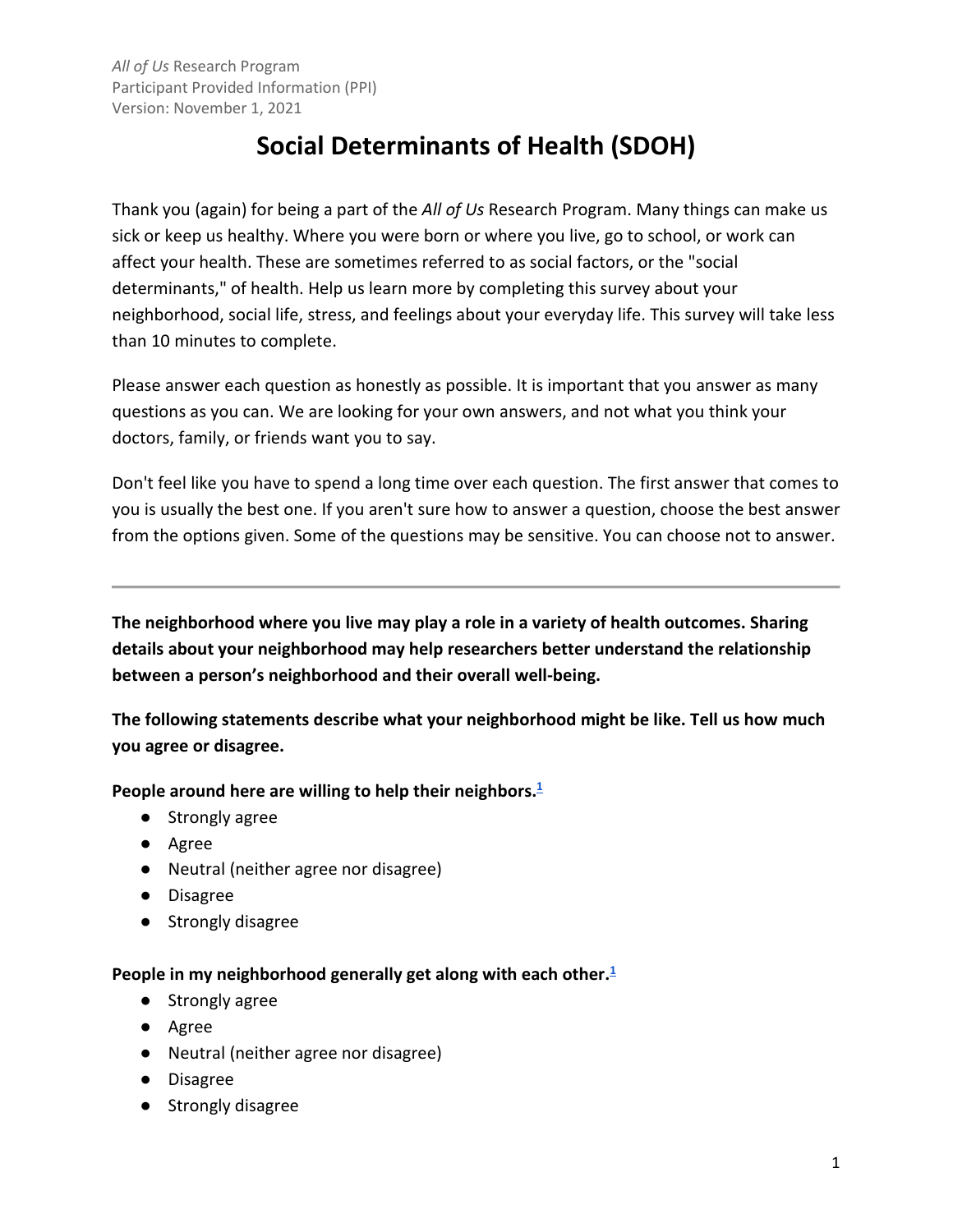# **People in my neighborhood can be trusted[.1](#page-19-0)**

- Strongly agree
- Agree
- Neutral (neither agree nor disagree)
- Disagree
- Strongly disagree

### People in my neighborhood share the same values.<sup>1</sup>

- Strongly agree
- Agree
- Neutral (neither agree nor disagree)
- Disagree
- Strongly disagree

# **There is a lot of graffiti in my neighborhood[.2](#page-19-0)**

- Strongly disagree
- Disagree
- Agree
- Strongly agree

### **My neighborhood is noisy[.2](#page-19-0)**

- Strongly disagree
- Disagree
- Agree
- Strongly agree

# **Vandalism is common in my neighborhood[.2](#page-19-0)**

- Strongly disagree
- Disagree
- Agree
- Strongly agree

### **There are lot of abandoned buildings in my neighborhood[.2](#page-19-0)**

- Strongly disagree
- Disagree
- Agree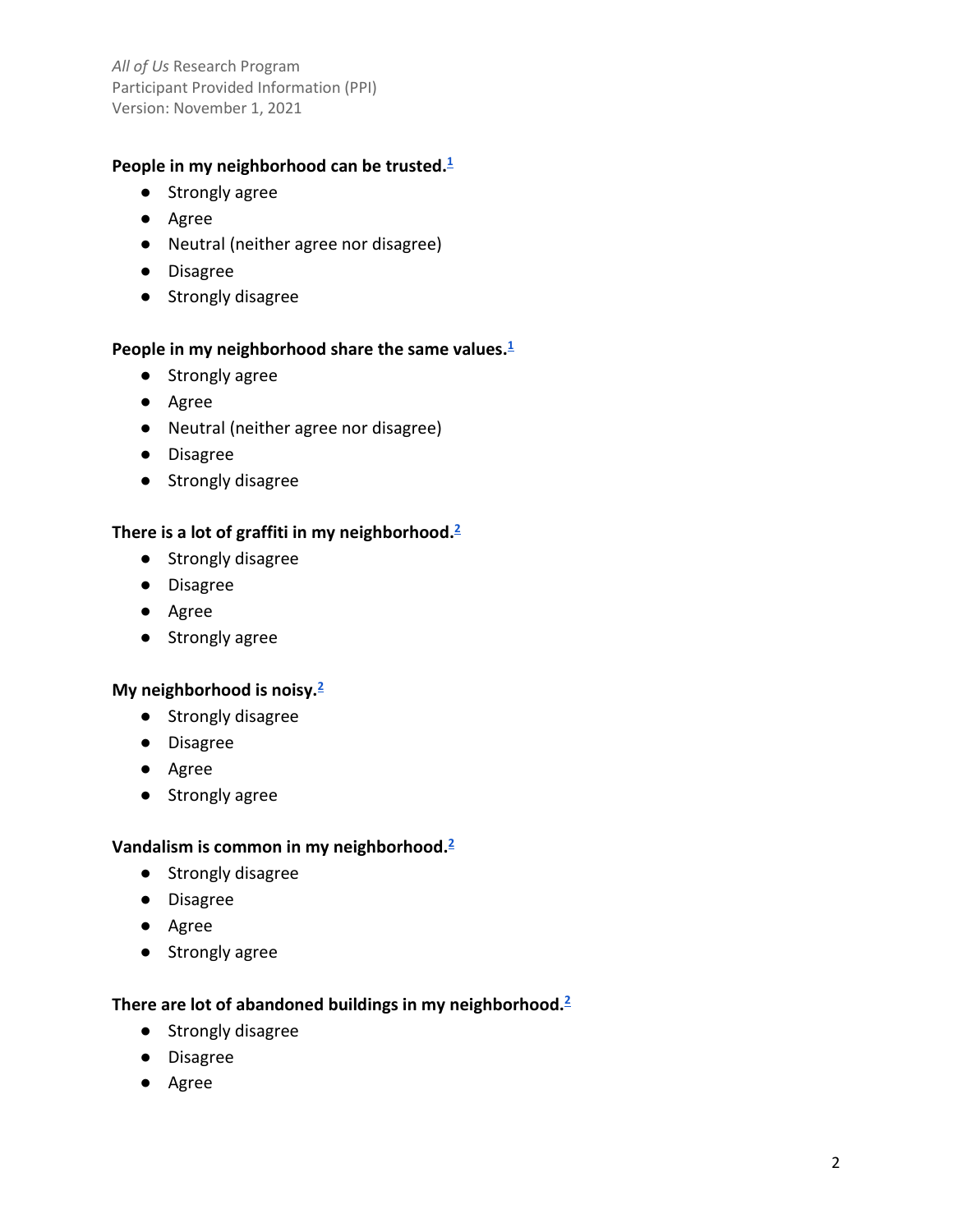● Strongly agree

# **My neighborhood is clean[.2](#page-19-0)**

- Strongly disagree
- Disagree
- Agree
- Strongly agree

### **People in my neighborhood take good care of their houses and apartments[.2](#page-19-0)**

- Strongly disagree
- Disagree
- Agree
- Strongly agree

# **There are too many people hanging around on the streets near my home[.2](#page-19-0)**

- Strongly disagree
- Disagree
- Agree
- Strongly agree

# **There is a lot of crime in my neighborhood[.2](#page-19-0)**

- Strongly disagree
- Disagree
- Agree
- Strongly agree

# **There is too much drug use in my neighborhood[.2](#page-19-0)**

- Strongly disagree
- Disagree
- Agree
- Strongly agree

### **There is too much alcohol use in my neighborhood[.2](#page-19-0)**

- Strongly disagree
- Disagree
- Agree
- Strongly agree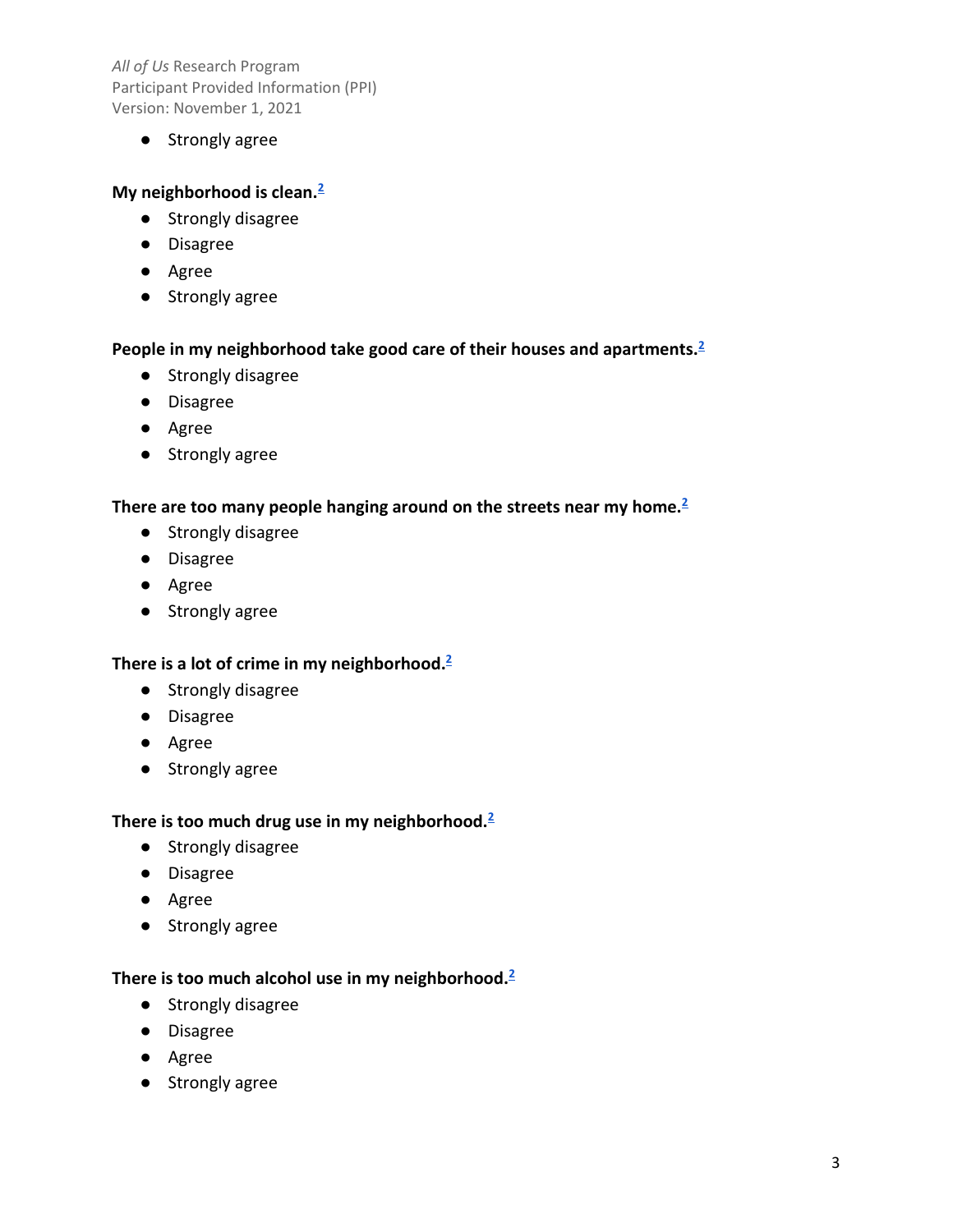# **I'm always having trouble with my neighbors[.2](#page-19-0)**

- Strongly disagree
- Disagree
- Agree
- Strongly agree

# **In my neighborhood, people watch out for each other[.2](#page-19-0)**

- Strongly disagree
- Disagree
- Agree
- Strongly agree

# **My neighborhood is safe[.2](#page-19-0)**

- Strongly disagree
- Disagree
- Agree
- Strongly agree

**The next questions ask about what is in your neighborhood. Think about the area around your home that you can walk to in 10–15 minutes.** 

### **What is the main type of housing in your neighborhood[?3](#page-19-0)**

- Detached single-family housing
- Townhouses, row house, apartments, or condos of 2-3 stories
- Mix of single-family residences and townhouses, row houses, apartments or condos
- Apartments or condos of 4-12 stories
- Apartments or condos of more than 12 stories
- Don't know/Not sure

# **Many shops, stores, markets or other places to buy things I need are within easy walking distance of my home. Would you say that you[…3](#page-19-1)**

- Strongly disagree
- Somewhat disagree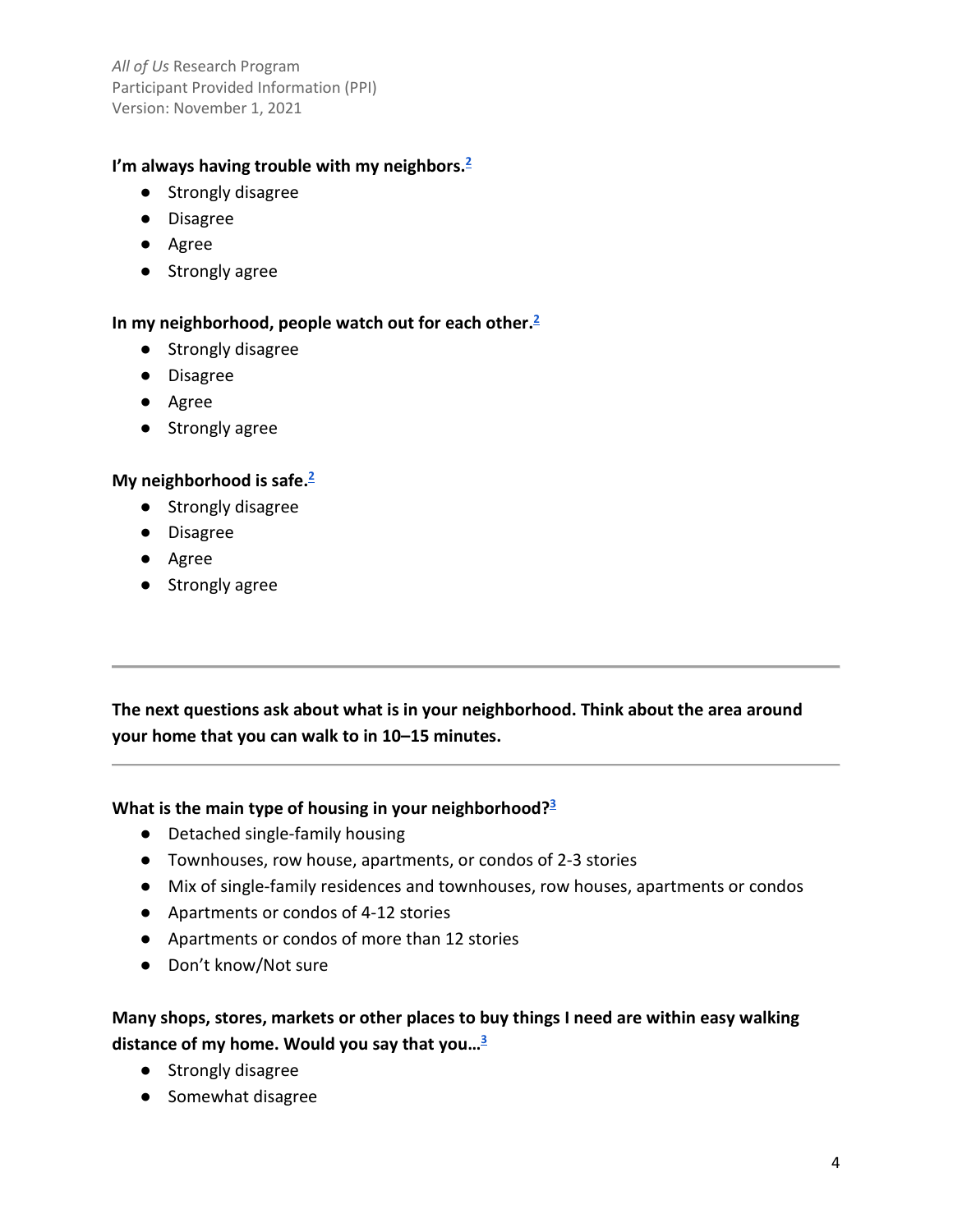- Somewhat agree
- Strongly agree
- Don't know/Not sure

 **It is within a 10–15 minutes walk to a transit stop (such as bus, train, trolley, or tram) from my home. Would you say that you[…3](#page-19-0)** 

- Strongly disagree
- Somewhat disagree
- Somewhat agree
- Strongly agree
- Don't know/Not sure

 **There are sidewalks on most of the streets in my neighborhood. Would you say that you[…3](#page-19-0)** 

- Strongly disagree
- Somewhat disagree
- Somewhat agree
- Strongly agree
- Does not apply to my neighborhood
- Don't know/Not sure

 **There are facilities to bicycle in or near my neighborhood, such as special lanes, separate paths or trails, shared use paths for cycles and pedestrians. Would you say that you[…3](#page-19-0)** 

- Strongly disagree
- Somewhat disagree
- Somewhat agree
- Strongly agree
- Does not apply to my neighborhood
- Don't know/Not sure

**My neighborhood has several free or low-cost recreation facilities, such as parks, walking trails, bike paths, recreation centers, playgrounds, public swimming pools, etc. Would you say that you[…3](#page-19-0)** 

- Strongly disagree
- Somewhat disagree
- Somewhat agree
- Strongly agree
- Don't know/Not sure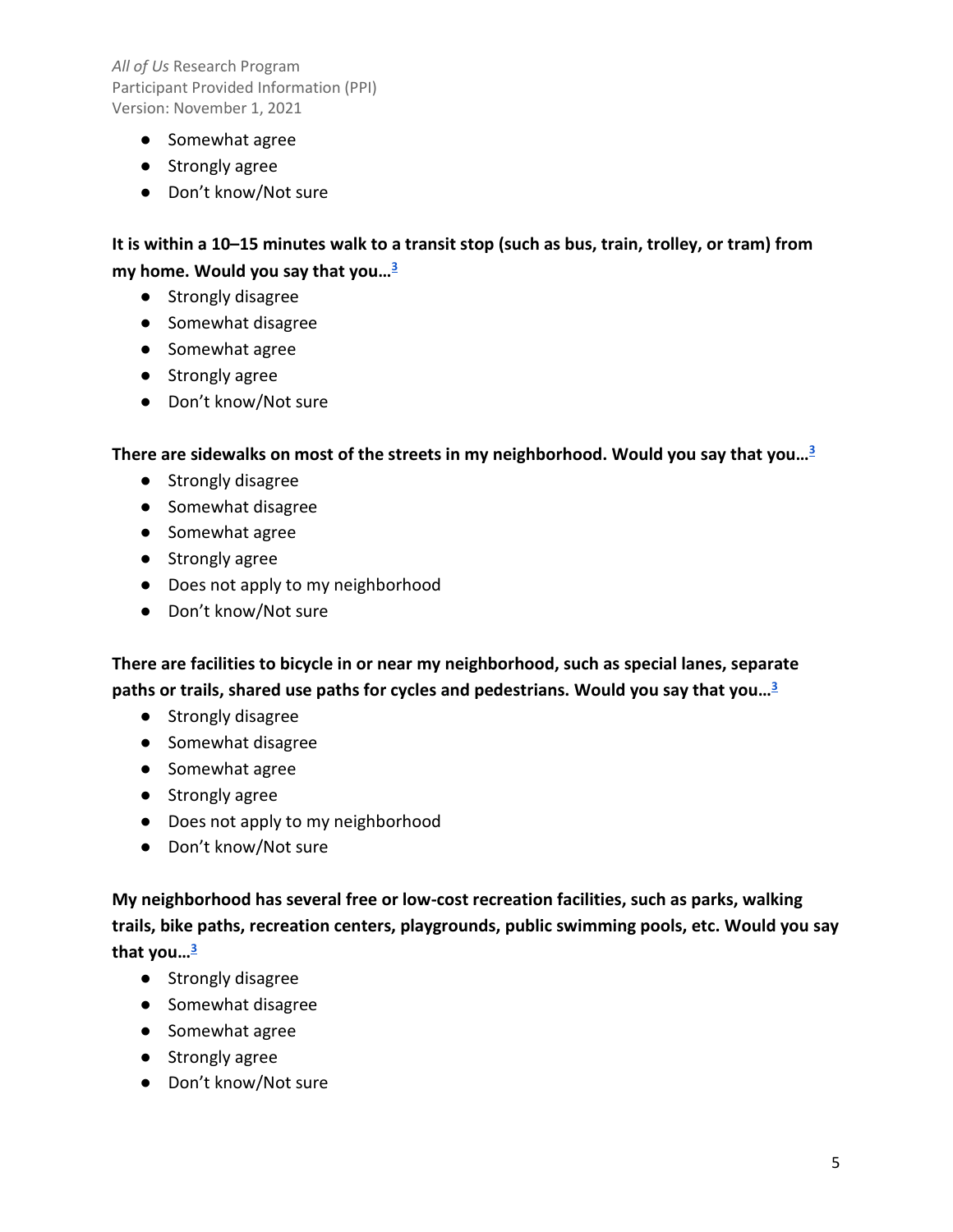**The crime rate in my neighborhood makes it unsafe to go on walks at night. Would you say that you[…3](#page-19-0)** 

- Strongly disagree
- Somewhat disagree
- Somewhat agree
- Strongly agree
- Don't know/Not sure

**The crime rate in my neighborhood makes it unsafe to go on walks during the day. Would you say that you[…3](#page-19-0)** 

- Strongly disagree
- Somewhat disagree
- Somewhat agree
- Strongly agree
- Don't know/Not sure

**Supportive relationships may play a key role in helping people live healthy lives. Answering the following questions may help researchers learn more about the potential health benefits of supportive relationships.** 

 **People sometimes look to others for friendship, help, or other types of support. Choose the answer that best describes how often you can find support if you need it?** 

# $\blacksquare$  Someone to help you if you were confined to bed $\sp4$

- None of the time
- A little of the time
- Some of the time
- Most of the time
- All of the time

# ${\sf Some}$  one to take you to the doctor if you need it<sup>4</sup>

- None of the time
- A little of the time
- Some of the time
- Most of the time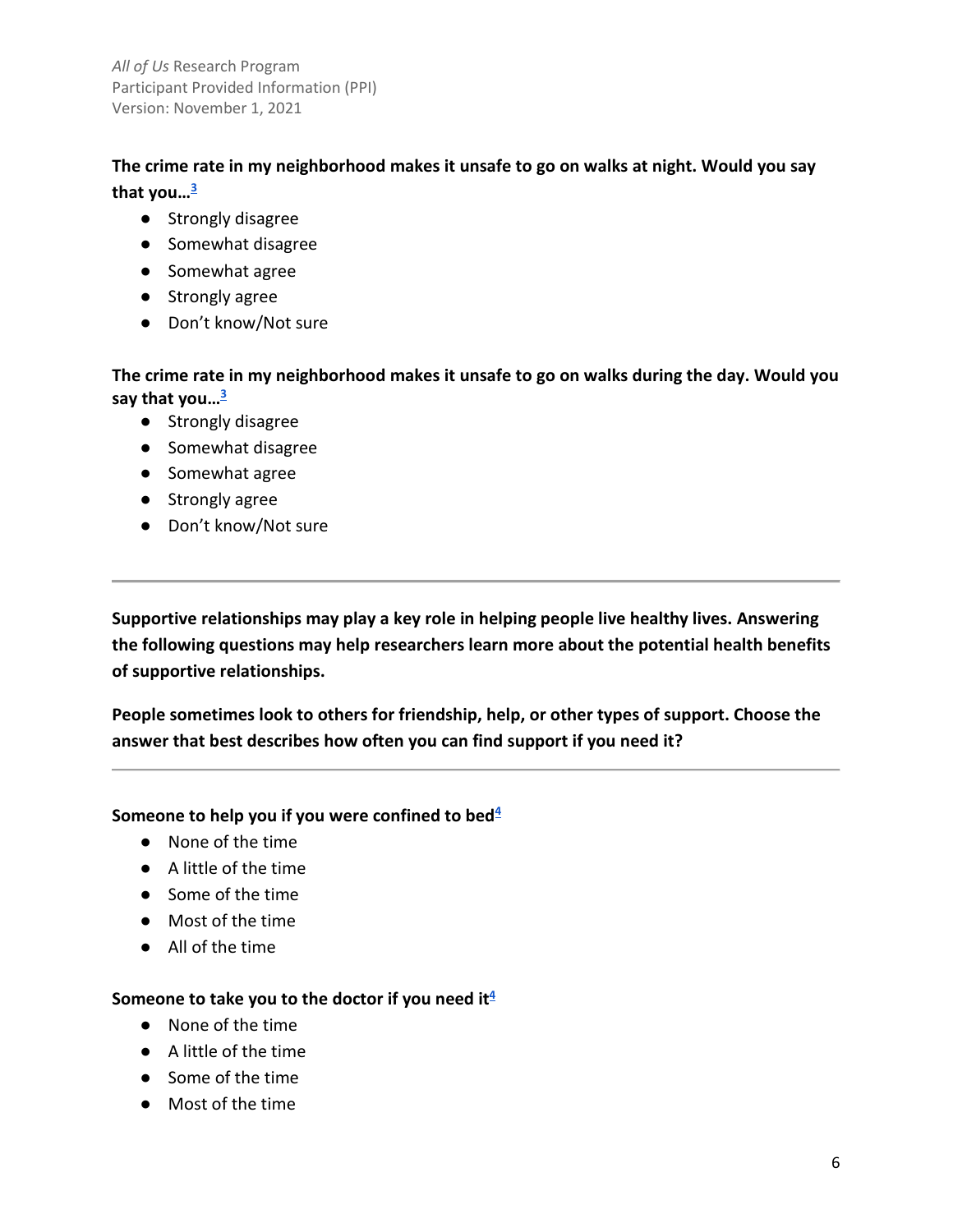● All of the time

### Someone to prepare your meals if you were unable to do it yourself<sup>4</sup>

- None of the time
- A little of the time
- Some of the time
- Most of the time
- All of the time

#### Someone to help with daily chores if you were sick<sup>4</sup>

- None of the time
- A little of the time
- Some of the time
- Most of the time
- All of the time

# $\blacksquare$  Someone to have a good time with $\smash{\frac{4}{5}}$

- None of the time
- A little of the time
- Some of the time
- Most of the time
- All of the time

#### Someone to turn to for suggestions about how to deal with a personal problem<sup>4</sup>

- None of the time
- A little of the time
- Some of the time
- Most of the time
- All of the time

#### **Someone who understands your problem[s4](#page-19-0)**

- None of the time
- A little of the time
- Some of the time
- Most of the time
- All of the time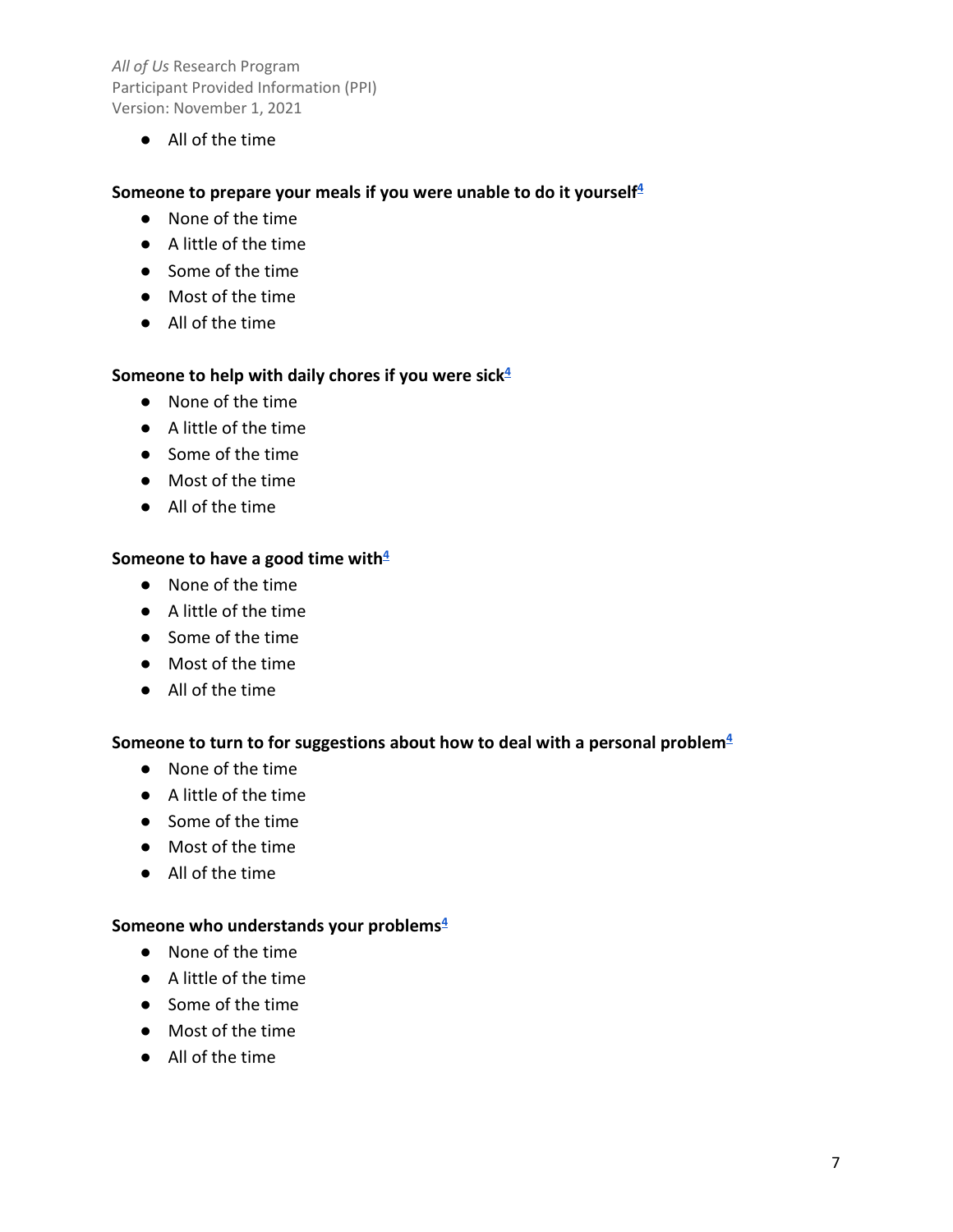#### **Someone to love and make you feel wanted**<sup>4</sup>

- None of the time
- A little of the time
- Some of the time
- Most of the time
- All of the time

# **We would like to ask you some questions about your relationships with others. Choose the answer that is true for you.**

#### **I lack companionshi[p5](#page-19-0)**

- Never
- Rarely
- Sometimes
- Often

#### **There is no one I can turn t[o5](#page-19-0)**

- Never
- Rarely
- Sometimes
- Often

#### **I am an outgoing perso[n5](#page-19-0)**

- Never
- Rarely
- Sometimes
- Often

# **I** feel left out<sup>5</sup>

- Never
- Rarely
- Sometimes
- Often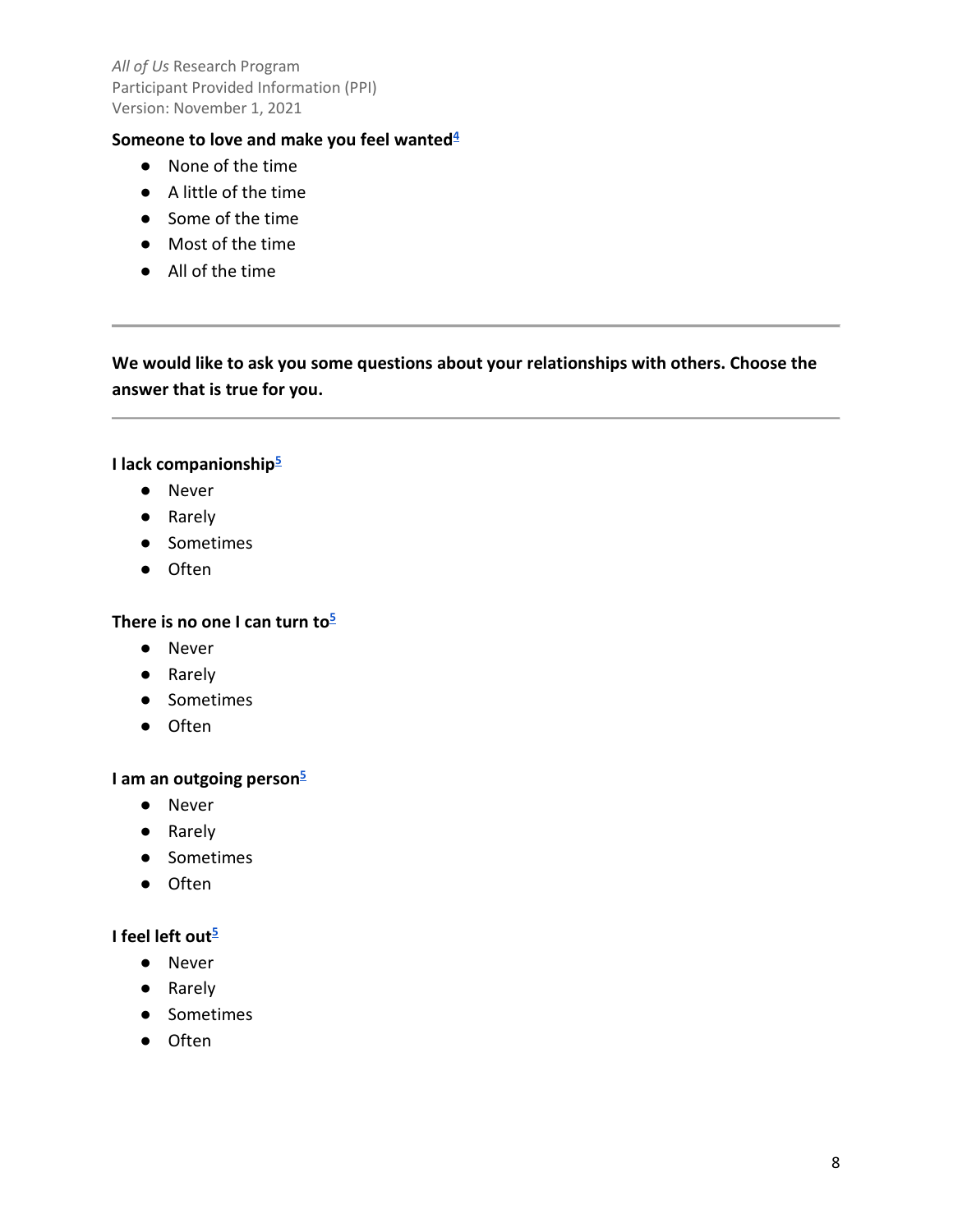### **I** feel isolated from others<sup>5</sup>

- Never
- Rarely
- Sometimes
- Often

### **I can find companionship when I want i[t5](#page-19-0)**

- Never
- Rarely
- Sometimes
- Often

# **I am unhappy being so withdraw[n5](#page-19-0)**

- Never
- Rarely
- Sometimes
- Often

#### **People are around me but not with m[e5](#page-19-0)**

- Never
- Rarely
- Sometimes
- Often

 **People who experience discrimination may be at higher risk of negative health outcomes. help researchers learn how to reduce negative health outcomes associated with Sharing your experiences with discrimination in everyday life and in healthcare settings may discrimination.** 

**The next statements describe how others may treat you. In your day-to-day life, how often do any of these happen to you?** 

### **You are treated with less courtesy than other people are[.6](#page-19-0)**

- Almost every day
- At least once a week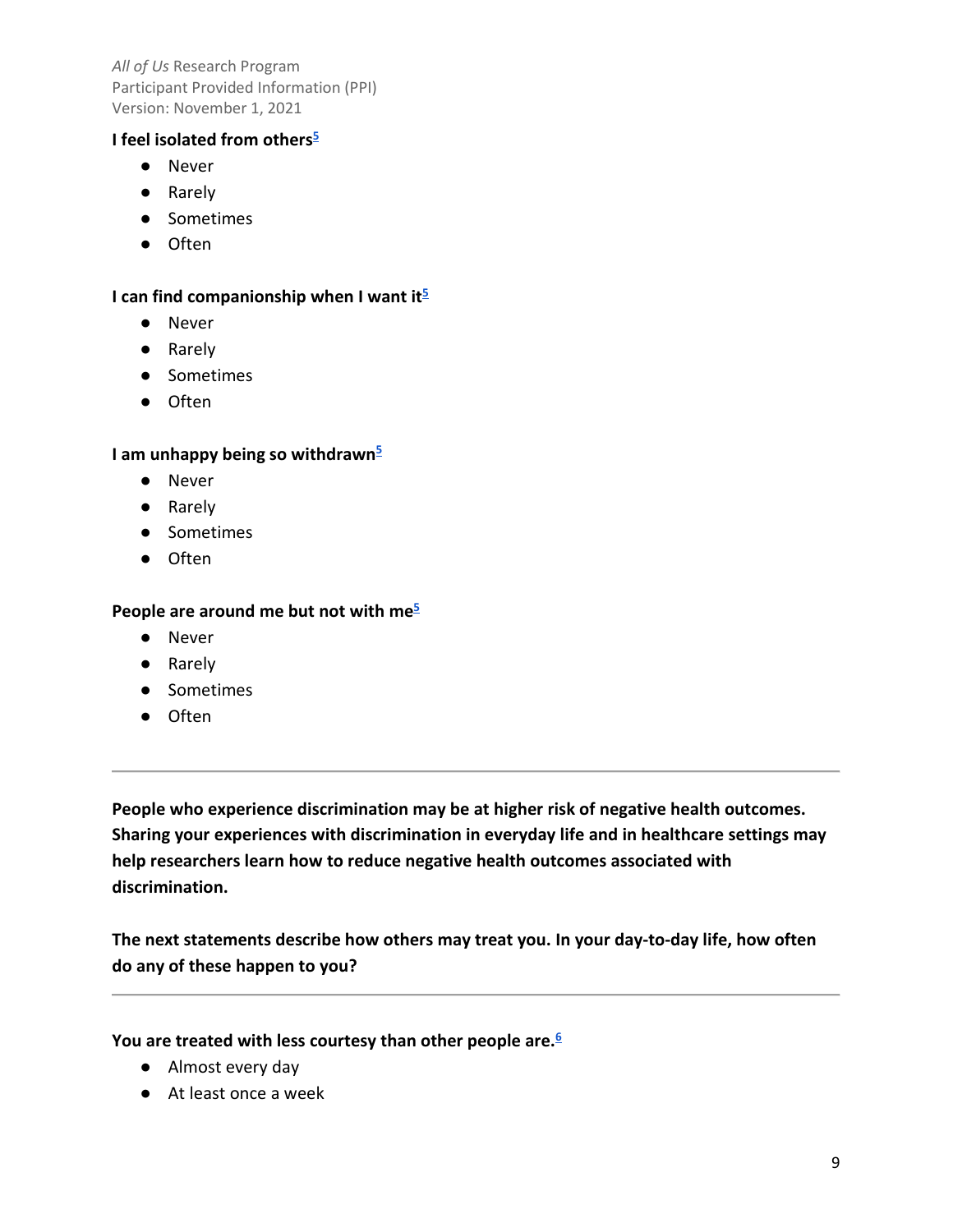- A few times a month
- A few times a year
- Less than once a year
- Never

#### **You are treated with less respect than other people are[.6](#page-19-0)**

- Almost every day
- At least once a week
- A few times a month
- A few times a year
- Less than once a year
- Never

#### **You receive poorer service than other people at restaurants or stores[.6](#page-19-0)**

- Almost every day
- At least once a week
- A few times a month
- A few times a year
- Less than once a year
- Never

#### **People act as if they think you are not smart[.6](#page-19-0)**

- Almost every day
- At least once a week
- A few times a month
- A few times a year
- Less than once a year
- Never

### **People act as if they are afraid of you[.6](#page-19-0)**

- Almost every day
- At least once a week
- A few times a month
- A few times a year
- Less than once a year
- Never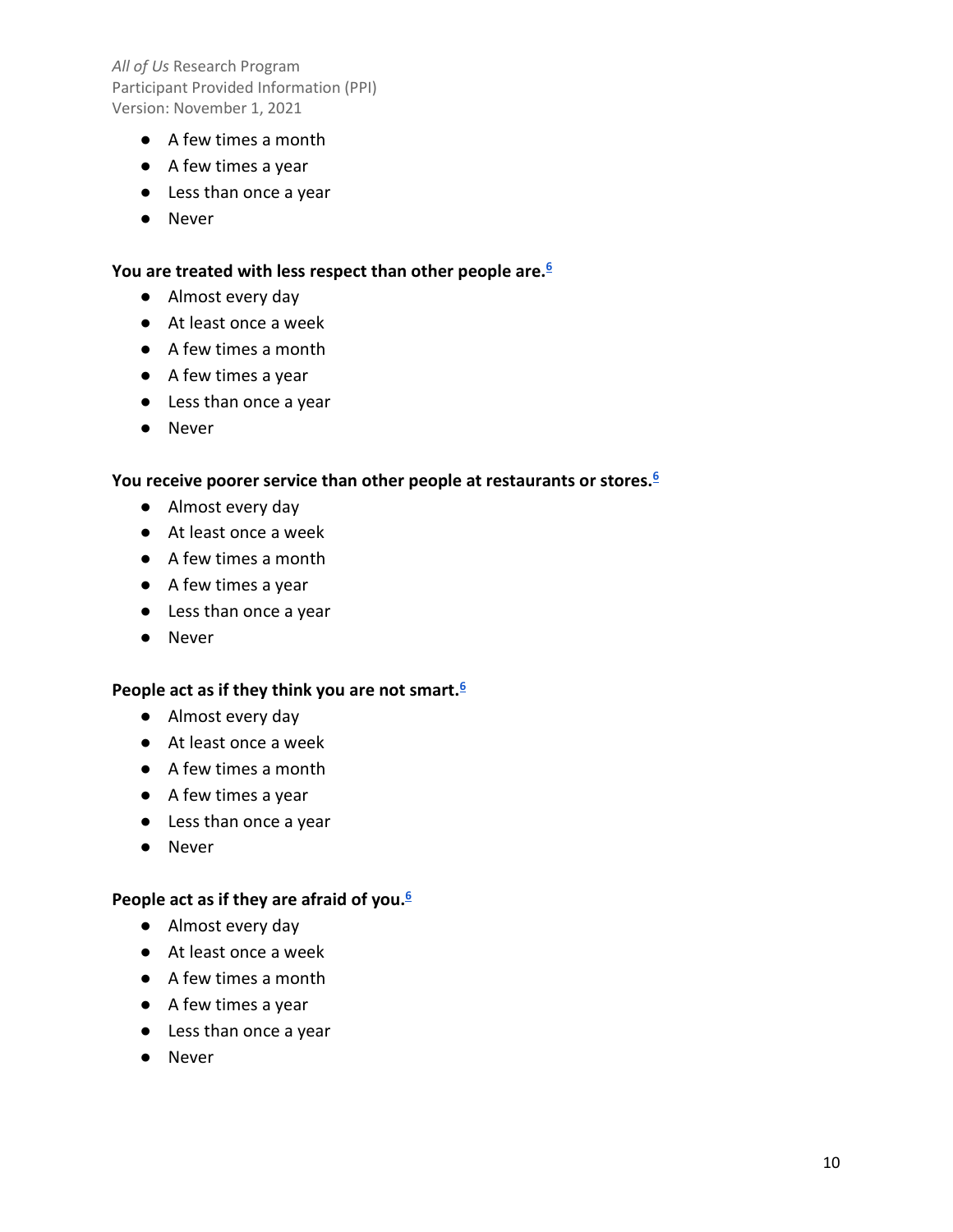### **People act as if they think you are dishonest[.6](#page-19-0)**

- Almost every day
- At least once a week
- A few times a month
- A few times a year
- Less than once a year
- Never

### **People act as if they're better than you are[.6](#page-19-0)**

- Almost every day
- At least once a week
- A few times a month
- A few times a year
- Less than once a year
- Never

# **You are called names or insulted[.6](#page-19-0)**

- Almost every day
- At least once a week
- A few times a month
- A few times a year
- Less than once a year
- Never

#### **You are threatened or harassed[.6](#page-19-0)**

- Almost every day
- At least once a week
- A few times a month
- A few times a year
- Less than once a year
- Never

#### **What do you think is the main reason for these experiences[?6](#page-19-0)**

- Your Ancestry or National Origins
- Your Gender
- Your Race
- Your Age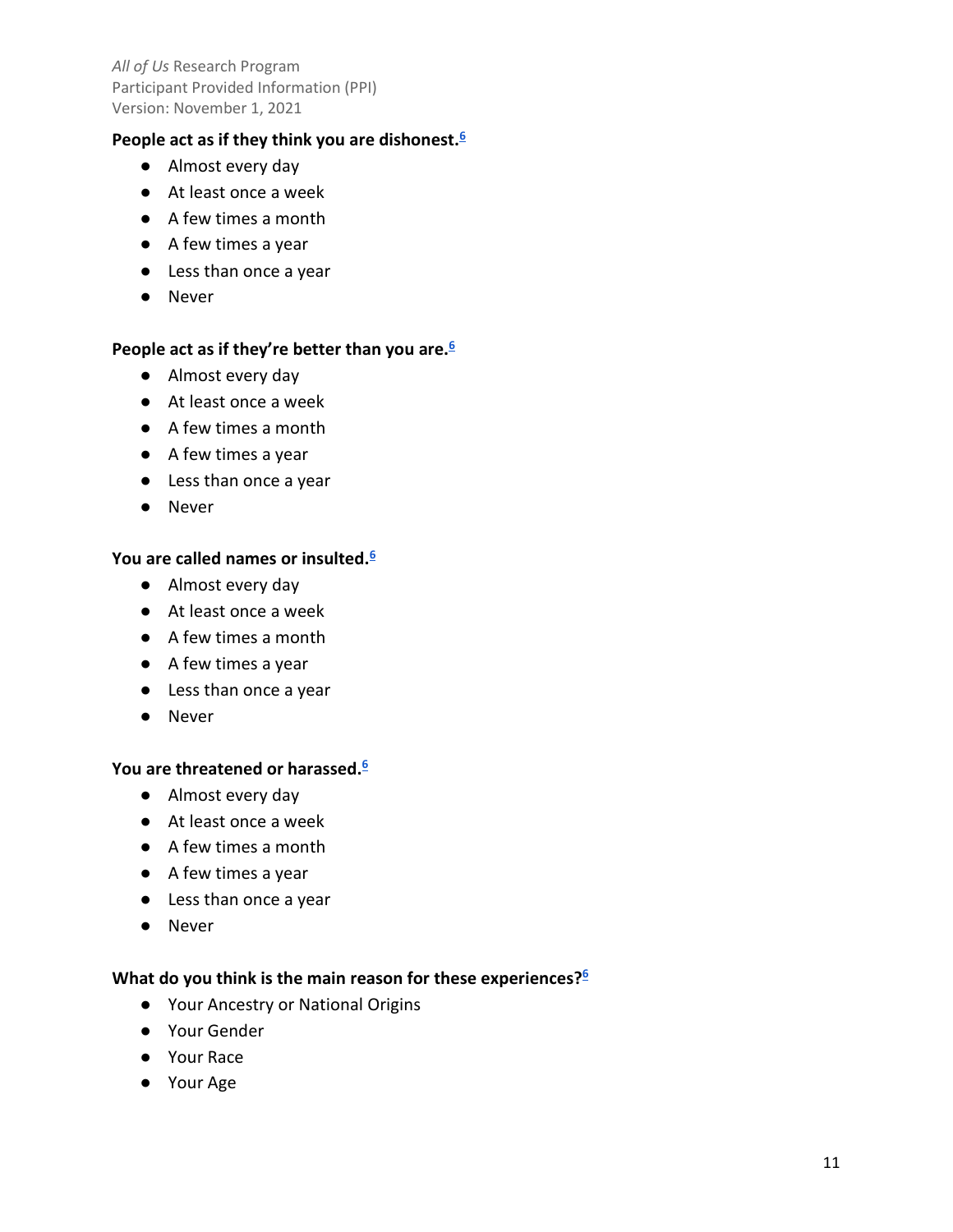- Your Religion
- Your Height
- Your Weight
- Some Other Aspect of Your Physical Appearance
- Your Sexual Orientation
- Your Education or Income Level

\_\_\_\_\_\_\_\_\_\_\_\_\_\_

 **Please specify.[14](#page-19-1)**  ● Other (specify) *Branching logic: when "Other (specify)" selected, then:* 

 **to you when you go to a doctor's office or other health care provider? The next statements describe how others may treat you. How often do any of these happen** 

#### **You are treated with less courtesy than other people[.7](#page-19-0)**

- Never
- Rarely
- Sometimes
- Most of the time
- Always

#### **You are treated with less respect than other people[.7](#page-19-0)**

- Never
- Rarely
- Sometimes
- Most of the time
- Always

#### **You receive poorer service than others[.7](#page-19-0)**

- Never
- Rarely
- Sometimes
- Most of the time
- Always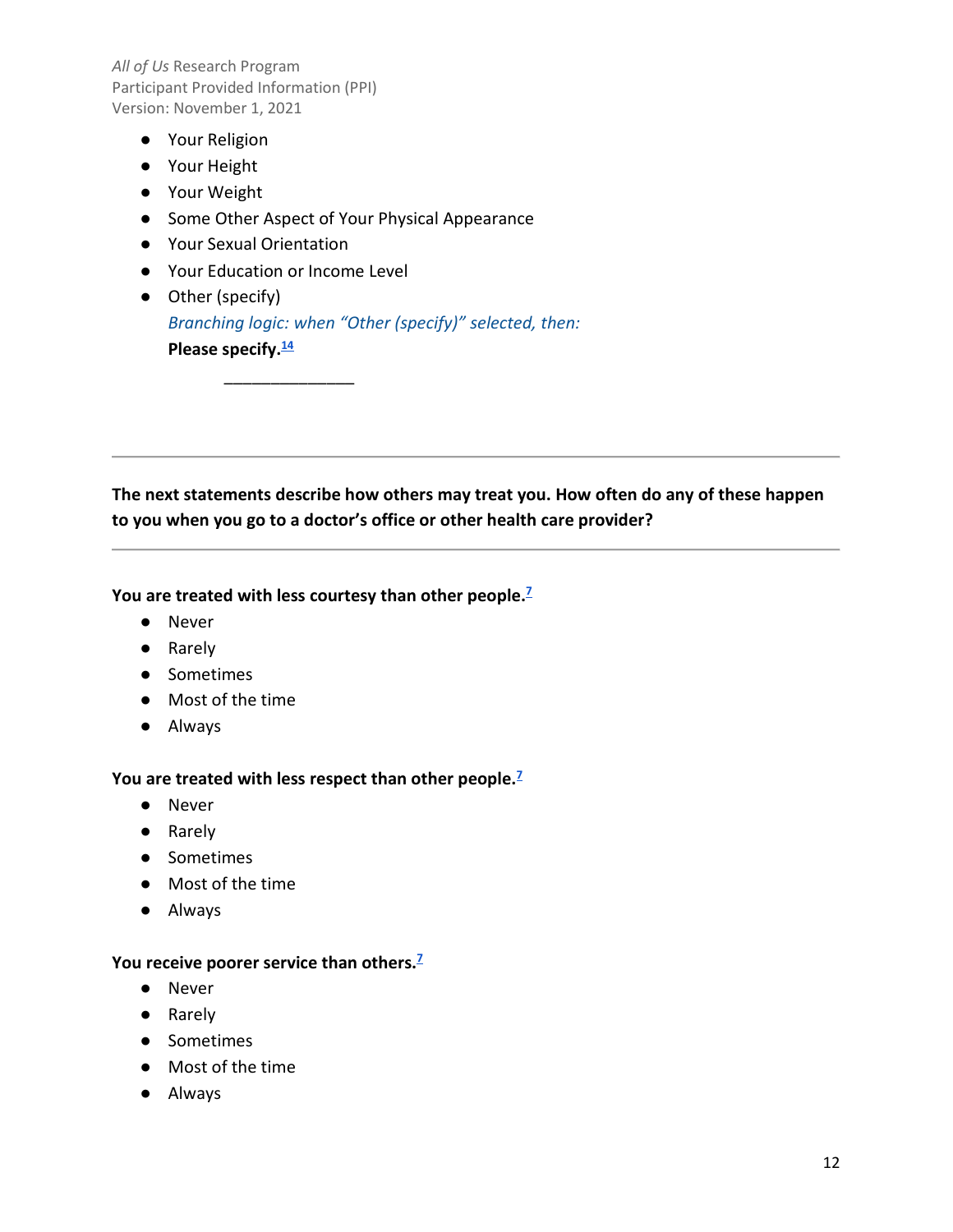# **A doctor or nurse acts if he or she thinks you are not smart[.7](#page-19-0)**

- Never
- Rarely
- Sometimes
- Most of the time
- Always

### **A doctor or nurse acts as if he or she is afraid of you[.7](#page-19-0)**

- Never
- Rarely
- Sometimes
- Most of the time
- Always

### **A doctor or nurse acts as if he or she is better than you[.7](#page-19-0)**

- Never
- Rarely
- Sometimes
- Most of the time
- Always

# **You feel like a doctor or nurse is not listening to what you were saying[.7](#page-19-0)**

- Never
- Rarely
- Sometimes
- Most of the time
- Always

**The next set of questions asks about food and housing.** 

 **Lower food and housing security may increase the risk of negative health outcomes. Sharing your experiences about you or your family on this topic may help researchers learn how food and housing security influence health and well-being.** 

 **Within the past 12 months, we worried whether our food would run out before we got money to buy more[.8](#page-19-0)**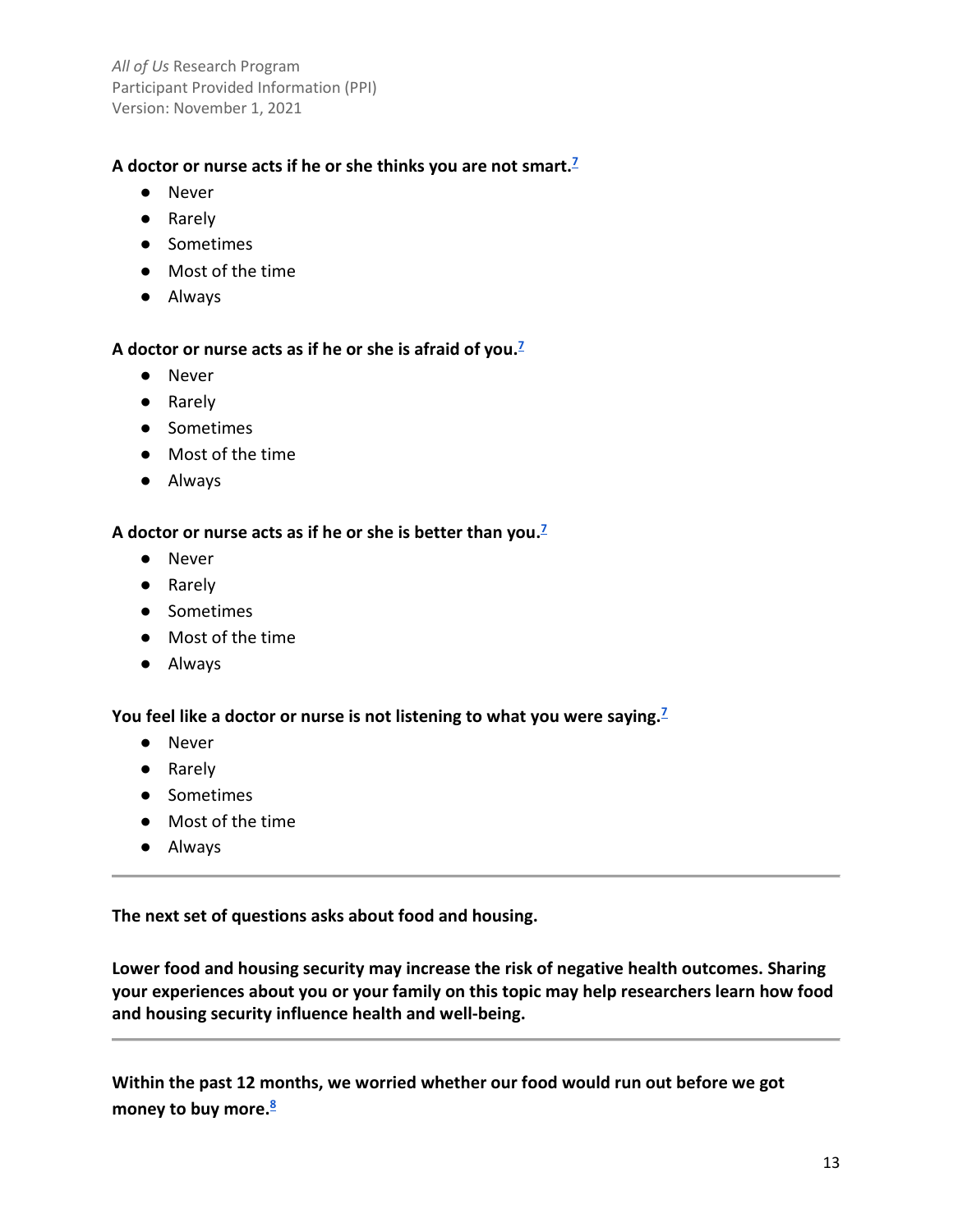- Often true
- Sometimes true
- Never true

 **get more[.8](#page-19-0)  Within the past 12 months, the food we bought just didn't last and we didn't have money to** 

- Often true
- Sometimes true
- Never true

**In the last 12 months, how many times have you or your family moved from one home to another?** 

 **Number of moves in past 12 months[.9](#page-19-0)** 

\_\_\_\_\_\_\_\_\_\_\_ (integer value)

**Think about the place you live. Do you have problems with any of the following (check all that apply)[?10](#page-19-0)** 

- Bug infestation
- Mold
- Lead paint or pipes
- Inadequate heat
- Oven or stove not working
- No or not working smoke detector
- Water leaks
- None of the above

 **and ways to provide support for individuals and communities. The amount of stress you feel can lead to negative health outcomes. Sharing your experiences may help researchers identify common triggers that induce stress in individuals** 

**The next questions ask you about your feelings and thoughts during the last month. Please choose how often you felt or thought a certain way.** 

**In the last month, how often have you been upset because of something that happened unexpectedly[?11](#page-19-0)**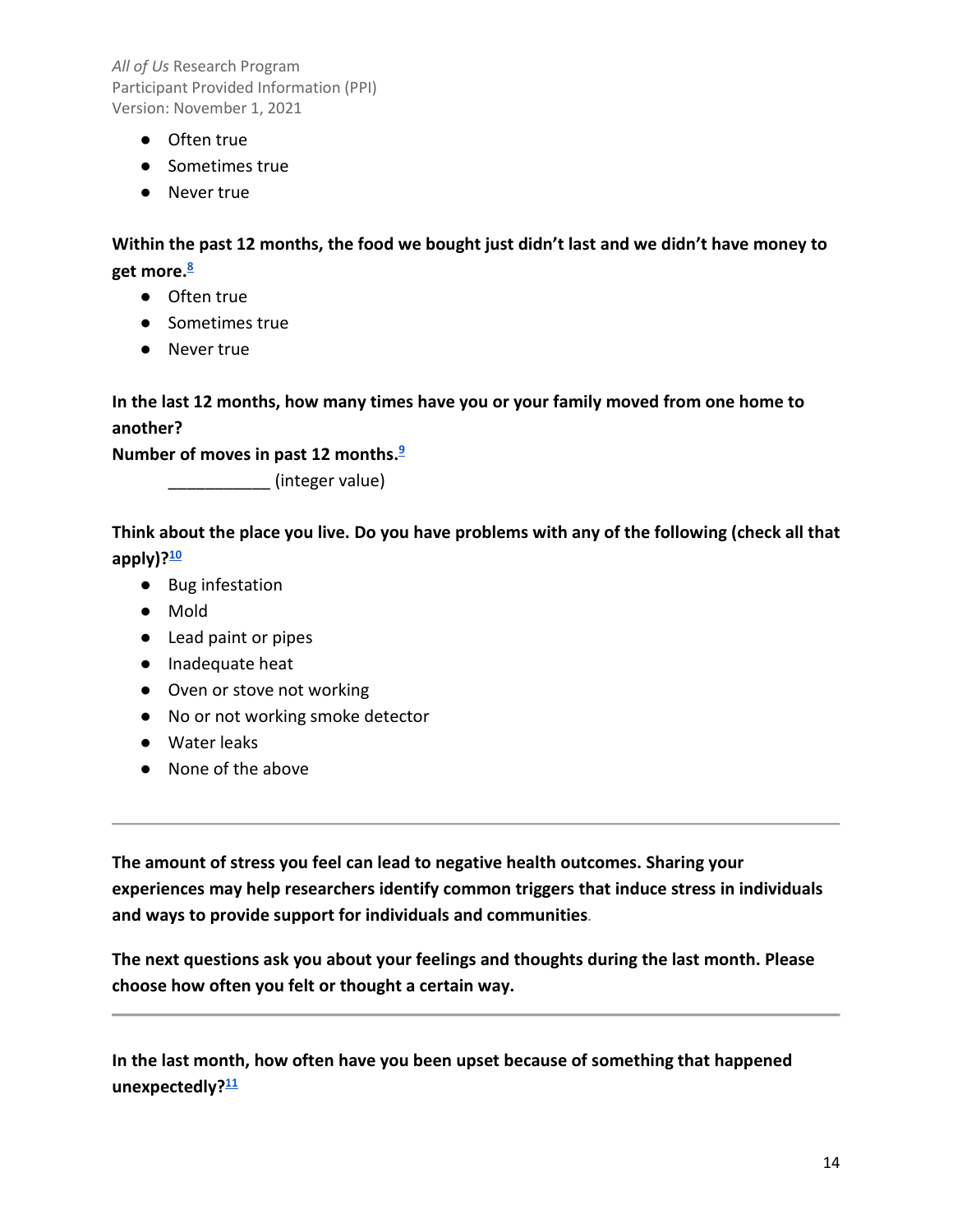- Never
- Almost Never
- Sometimes
- Fairly Often
- Very Often

**In the last month, how often have you felt that you were unable to control the important things in your life[?11](#page-19-0)** 

- Never
- Almost Never
- Sometimes
- Fairly Often
- Very Often

#### **In the last month, how often have you felt nervous and "stressed"[?11](#page-19-0)**

- Never
- Almost Never
- Sometimes
- Fairly Often
- Very Often

# **personal problems[?11](#page-19-0)  In the last month, how often have you felt confident about your ability to handle your**

- Never
- Almost Never
- Sometimes
- Fairly Often
- Very Often

### **In the last month, how often have you felt that things were going your way[?11](#page-19-0)**

- Never
- Almost Never
- Sometimes
- Fairly Often
- Very Often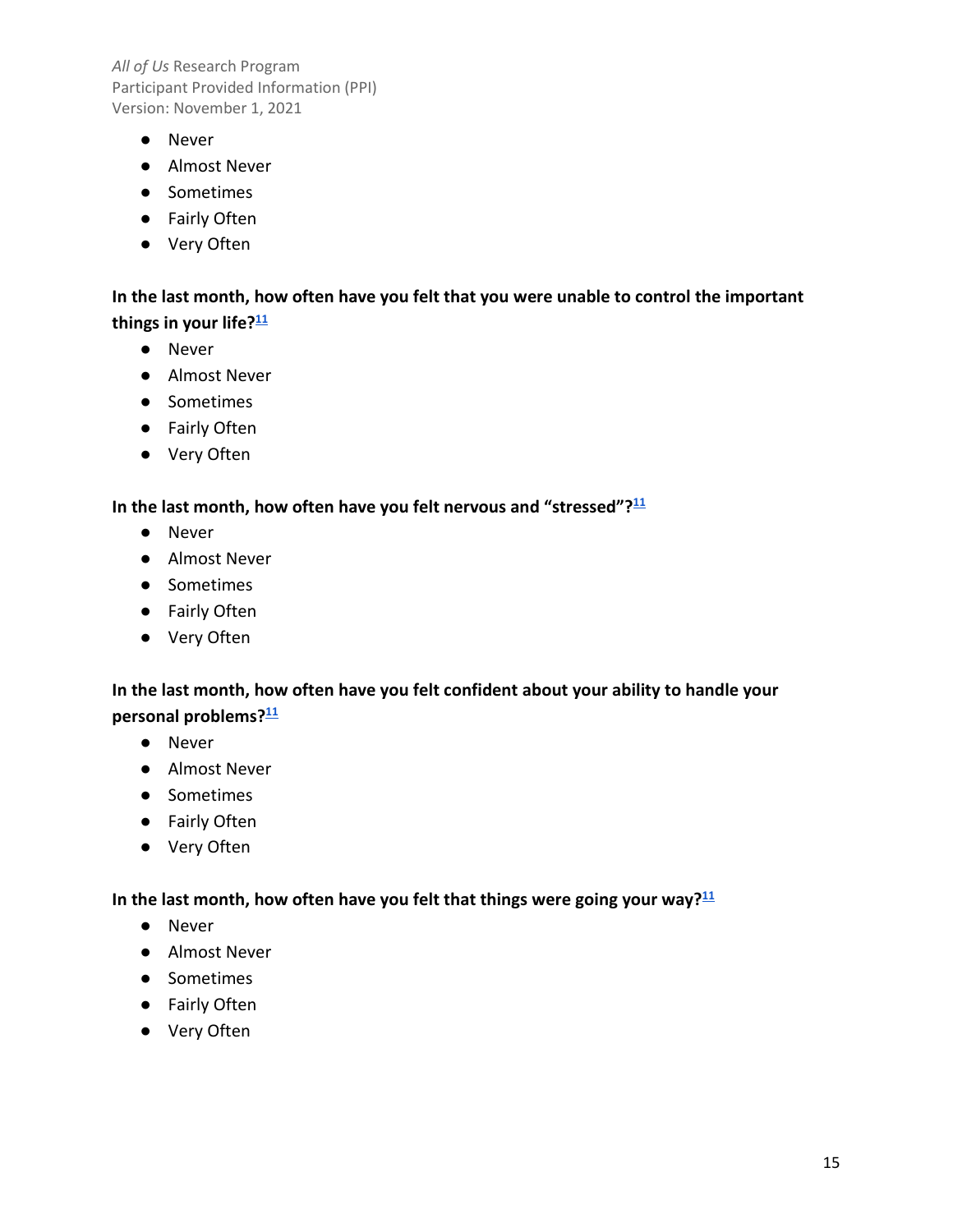# **In the last month, how often have you found that you could not cope with all the things that you had to do[?11](#page-19-0)**

- Never
- Almost Never
- Sometimes
- Fairly Often
- Very Often

## **In the last month, have you often have you been able to control irritations in your life[?11](#page-19-0)**

- Never
- Almost Never
- Sometimes
- Fairly Often
- Very Often

# **In the last month, how often have you felt that you were on top of things[?11](#page-19-0)**

- Never
- Almost Never
- Sometimes
- Fairly Often
- Very Often

# **In the last month, how often have you been angered because of things that were outside of your control[?11](#page-19-0)**

- Never
- Almost never
- Sometimes
- Fairly often
- Very often

# **In the last month, how often have you felt difficulties were piling up so high that you could not overcome them[?11](#page-19-0)**

- Never
- Almost Never
- Sometimes
- Fairly Often
- Very Often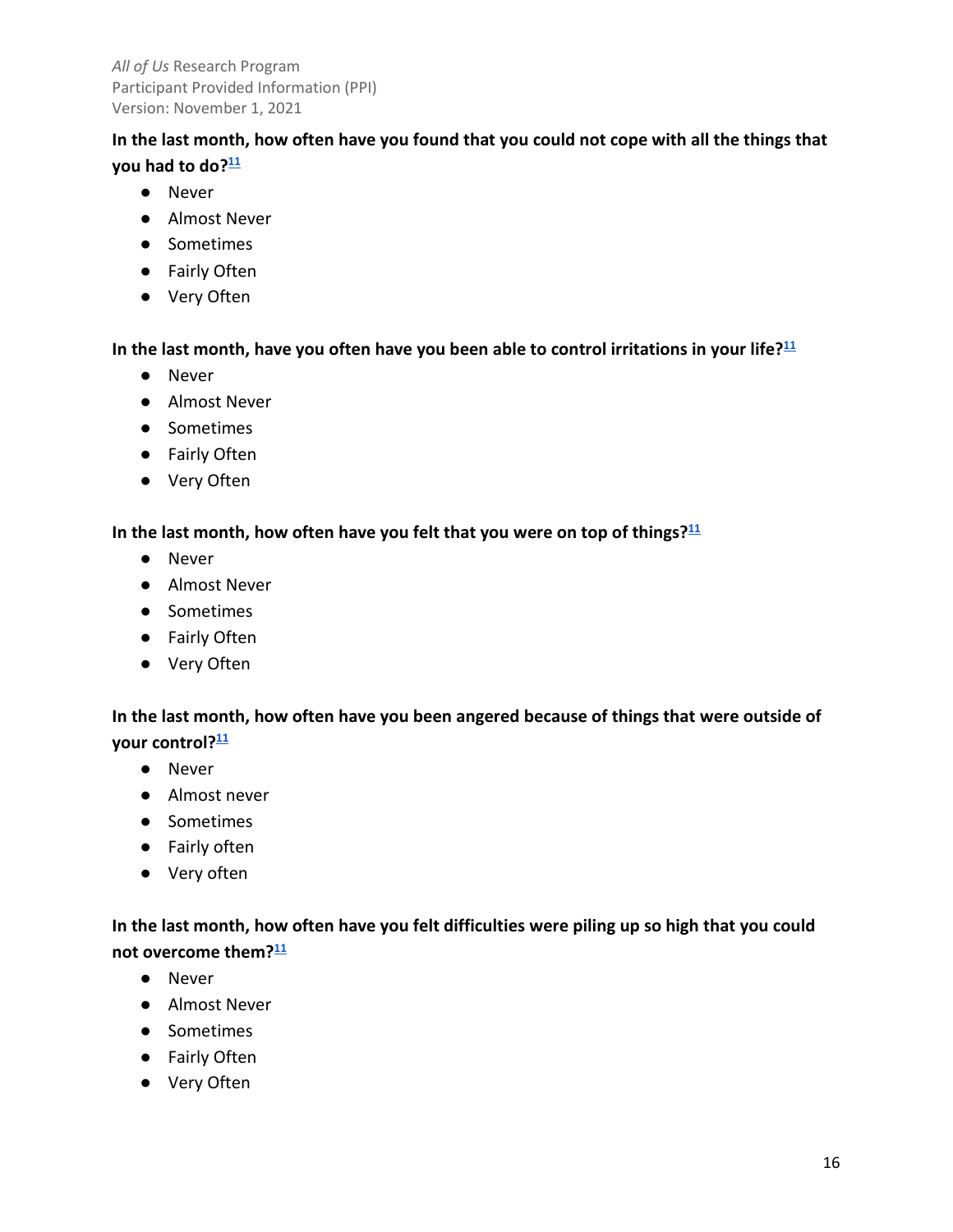**experiences may help researchers better understand the effects of religion and spirituality on Elements of religion and spirituality can affect health outcomes. Sharing your beliefs and health and well-being.** 

 **The next questions ask about your spiritual life. Some questions use the word "God." If it makes you more comfortable, you can replace that word with whatever you believe is spiritual, holy, or divine when answering.** 

**How often do you experience the following:** 

**I** feel God's (or a higher power's) presence<sup>12</sup>

- Many times a day
- Every day
- Most days
- Some days
- Once in a while
- Never or almost never
- I do not believe in God (or a higher power)

#### **I** find strength and comfort in my religion<sup>12</sup>

- Many times a day
- Every day
- Most days
- Some days
- Once in a while
- Never or almost never
- I am not religious

### **I** feel deep inner peace or harmony<sup>12</sup>

- Many times a day
- Every day
- Most days
- Some days
- Once in a while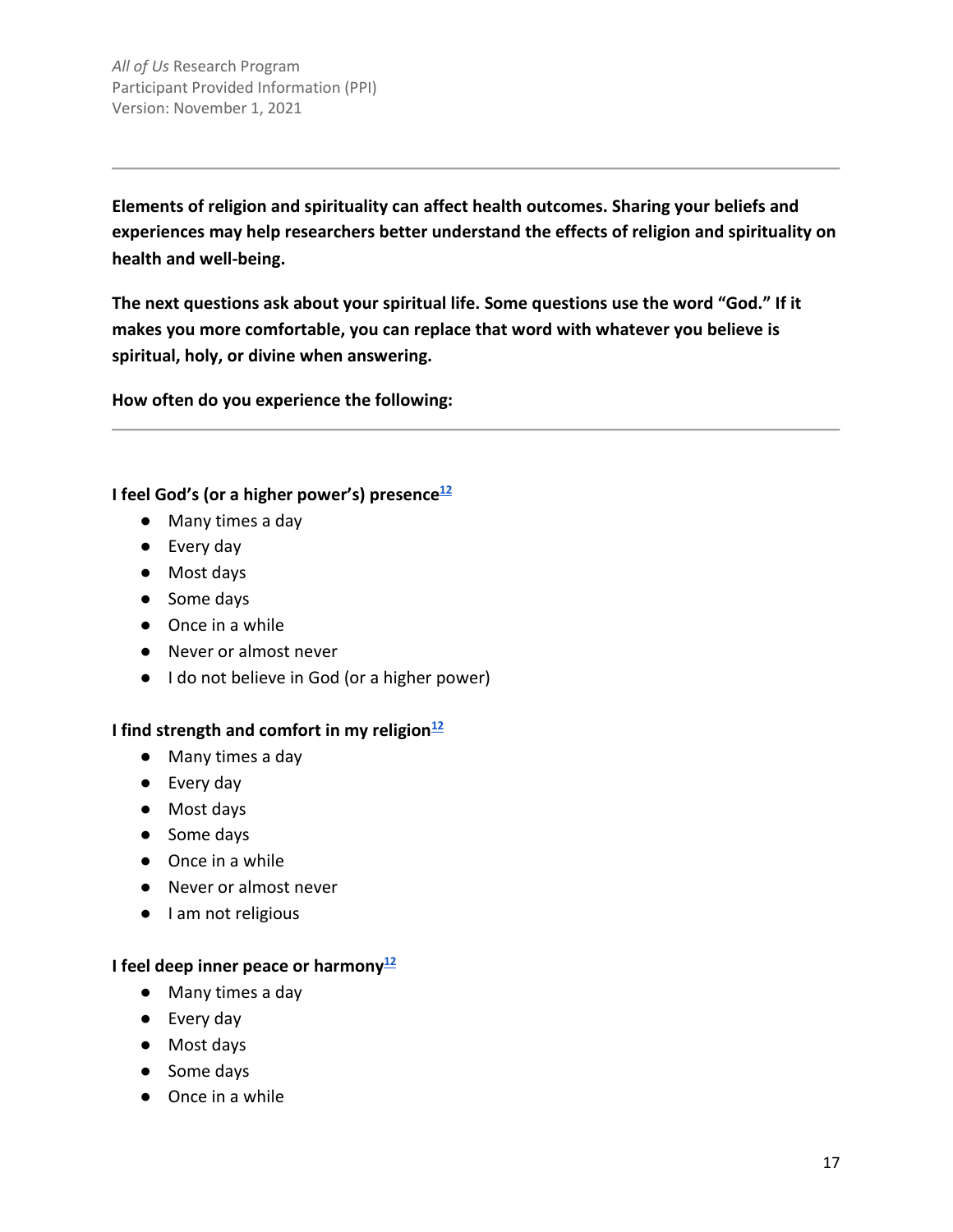● Never or almost never

#### **I** desire to be closer to or in union with God (or a higher power)<sup>12</sup>

- Many times a day
- Every day
- Most days
- Some days
- Once in a while
- Never or almost never
- I do not believe in God (or a higher power)

### **I** feel God's (or a higher power's) love for me, directly or through others<sup>12</sup>

- Many times a day
- Every day
- Most days
- Some days
- Once in a while
- Never or almost never
- I do not believe in God (or a higher power)

# **l** am spiritually touched by the beauty of creation<sup>12</sup>

- Many times a day
- Every day
- Most days
- Some days
- Once in a while
- Never or almost never

## **How often do you go to religious meetings or services[?13](#page-19-0)**

- More than once a week
- Once a week
- 1 to 3 times per month
- Less than once per month
- Never (or almost never)
- I am not religious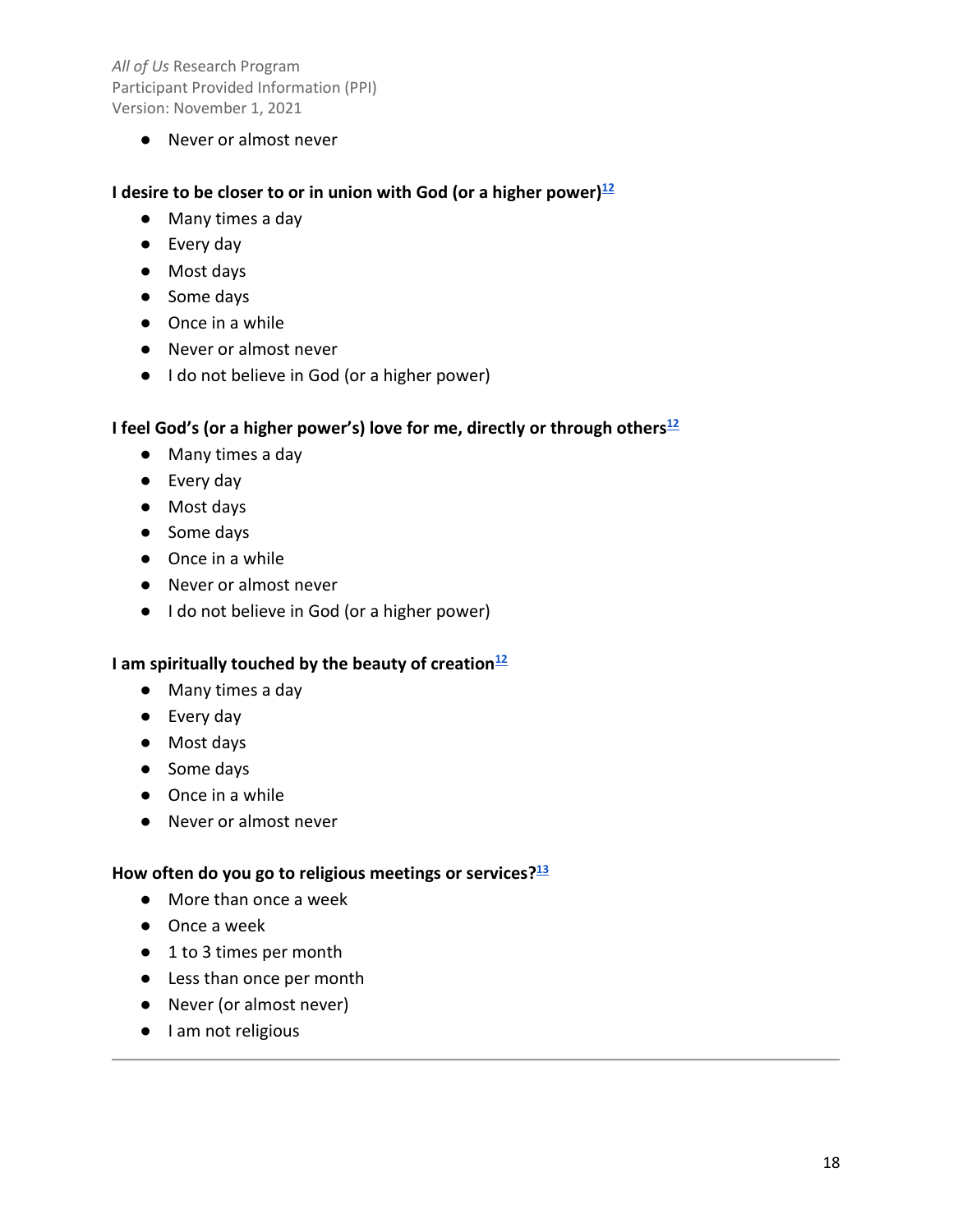**Having a preferred language that is not English can be a barrier to health care access, use of health care services, and understanding health-related information. Sharing your Englishspeaking abilities with us can help researchers understand the relationship between speaking English and health outcomes.** 

**The following question asks if you speak any languages other than English at home.** 

**Do you speak a language other than English at home?**[14](#page-19-0) 

● Yes

*Branching logic: when "Yes" selected, then:* 

**Since you speak a language other than English at home, we are interested in your own thoughts about how well you speak English. Would you say you speak English..[.14](#page-19-0)** 

- Very well
- Well
- Not well
- Not at all
- Prefer not to answer
- Don't know
- No
- Prefer not to answer